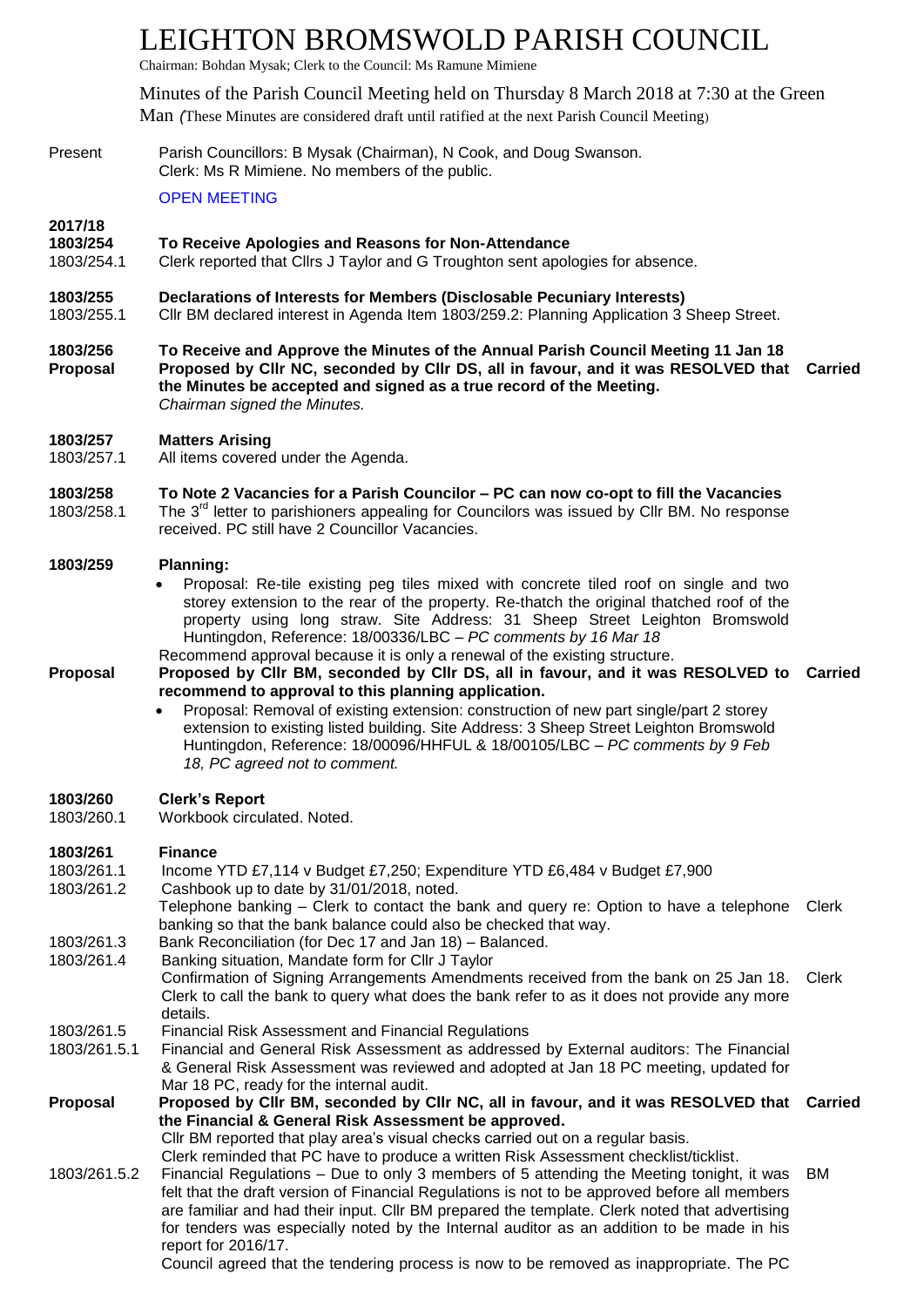does not place contracts, nor do orders exceeding £2,000.

To approve the document at the Extraordinary Apr 18 PC meeting.

#### 1803/261.6 To Note Feb 18 payments which were approved by email as agreed at the earlier meeting in Dec 17:

|            |                       |                                                      |                          | $-£355.69$               |                                    | £0.00            |
|------------|-----------------------|------------------------------------------------------|--------------------------|--------------------------|------------------------------------|------------------|
| Date       | Cheque<br><b>Numb</b> | <b>Payee and Description</b>                         | <b>Powers and Duties</b> | Amount-<br>$\mathcal{F}$ | <b>VAT</b><br>Clain $\overline{ }$ | <b>VAT Claim</b> |
| 05/02/2018 | 729                   | Ramune Mimie ne, Clerk's wages Jan 18                | LGA 1972 s 111           | $-£297.77$               | N                                  | £0.00            |
| 05/02/2018 | 730                   | HMRC Tax deductions from Clerk's wages, Jan 2018     | LGA 1972 s 111           | $-£16.80$                | N                                  | £0.00            |
| 05/02/2018 | DD                    | NEST pensions contributions Jan 18                   | LGA 1972 s 111           | $-£33.12$                | N                                  | £0.00            |
| 05/02/2018 | 731                   | Ramune Mimie ne expenses on running cost of PCJan 18 | LGA 1972 s 111           | $-£8.00$                 | Ν                                  | £0.00            |

**Proposal Proposed by Councillor BM, seconded by Councillor NC, all in favour and it was RESOLVED that all items listed in 1803/261.6 are to be paid.**

**Carried**

1803/261.7 To Approve 8 Mar 18 payments:

|            |                       |                                                                                       |                          | $-£251.22$    |                            | £0.00            |
|------------|-----------------------|---------------------------------------------------------------------------------------|--------------------------|---------------|----------------------------|------------------|
| Date       | Cheque<br><b>Numb</b> | <b>Payee and Description</b>                                                          | <b>Powers and Duties</b> | <b>Amount</b> | <b>VAT</b><br>Clain $\tau$ | <b>VAT Claim</b> |
| 08/03/2018 | 732                   | Ramune Mimie ne, Clerk's wages Feb 18                                                 | LGA 1972 s 111           | $-£211.42$    | Ν                          | £0.00            |
| 08/03/2018 | 733                   | Ramune Mimie ne, expenses on running cost of PC Feb 18                                | LGA 1972 s 111           | $-£17.54$     | Ν                          | £0.00            |
| 08/03/2018 | DD                    | NEST pensions contributions Feb 18                                                    | LGA 1972 s 111           | $-E22.26$     | Ν                          | £0.00            |
| Proposal   |                       | <b>Proposed by Councillor NC, seconded by Councillor DS, all in favour and it was</b> |                          |               |                            | Carried          |

**Proposal Proposed by Councillor NC, seconded by Councillor DS, all in favour and it was RESOLVED that all items listed in 1803/261.7 are to be paid.**

#### **1803/262 Set up of new PC Website**

1803/262.1 Outcome after the Website meeting held on 30 Jan 18: Cllrs and Clerk met, list issued and to be presented by the Cllr BM

Cllr JT did research and found a couple of websites that were easy to use and attractive. Clerk will investigate the cost of web training so that more than one person can learn how to operate the website. Clerk

Cllr BM will email the Clerk the list of items agreed at the website meeting so that the Clerk can send it out to the company/PC website provider and seek their advice on what PC can do themselves and where we need assistance/help. PC felt they need a tutorial to take members through the elements of the package. Agreed. BM, Clerk, PC

- 1803/262.2 Advertising of the website By 15 Mar 18 PC need to know how long it would take the company to help PC. Advertise the website by  $1<sup>st</sup>$  Mon in Apr. Clerk to inform company we are going live. Clerk
- 1803/262.3 Discuss how website is to be maintained on an on-going basis: The website is going to be updated by the Clerk. As agreed, this item can be removed from the future Agendas.
- 1803/262.4 Discontinuance of existing site Clerk to email H West that PC from now on will be uploading info onto PC website only. Thank you expressed to H West for uploading PC info onto the PCC website. Clerk
- 1803/262.5 It was agreed to add to the website list: Historic gallery of Leighton, Councillor profiles and resident correspondence. BM

# **1803/263 Playing Field, Cllr BM**

1803/263.1 Weekly inspection – It was noted that inspection of the play area was carried by Cllrs BM and/ or NC, minimum fortnightly.

It was reported that last inspection did not show any H&S issues.

1803/263.2 Notice Board repairs (used by people using Tennis Courts to book times) – Cllr NC to seek NC quote, when the repair man comes to do the seats.

1803/263.3 Recreation field: On-going financial support, management, and maintenance. – Cllr BM has approached Social Committee for bark replacement. Other items to be raised. If PC has some money left at the end of 2017/18 financial year, PC may consider putting it towards the NB repairs. PC also needs to approach the Social Committee regarding the general maintenance of the recreation area. Volunteers needed.

1803/263.4 Recreation field: Repairs/refurbishment following inspections by Cllrs Cook – carried out, H&S issues dealt with. Close this item.

- 1803/263.5 Financial support request for bark replacement outstanding.
- **1803/264 Grass cutting in the parish**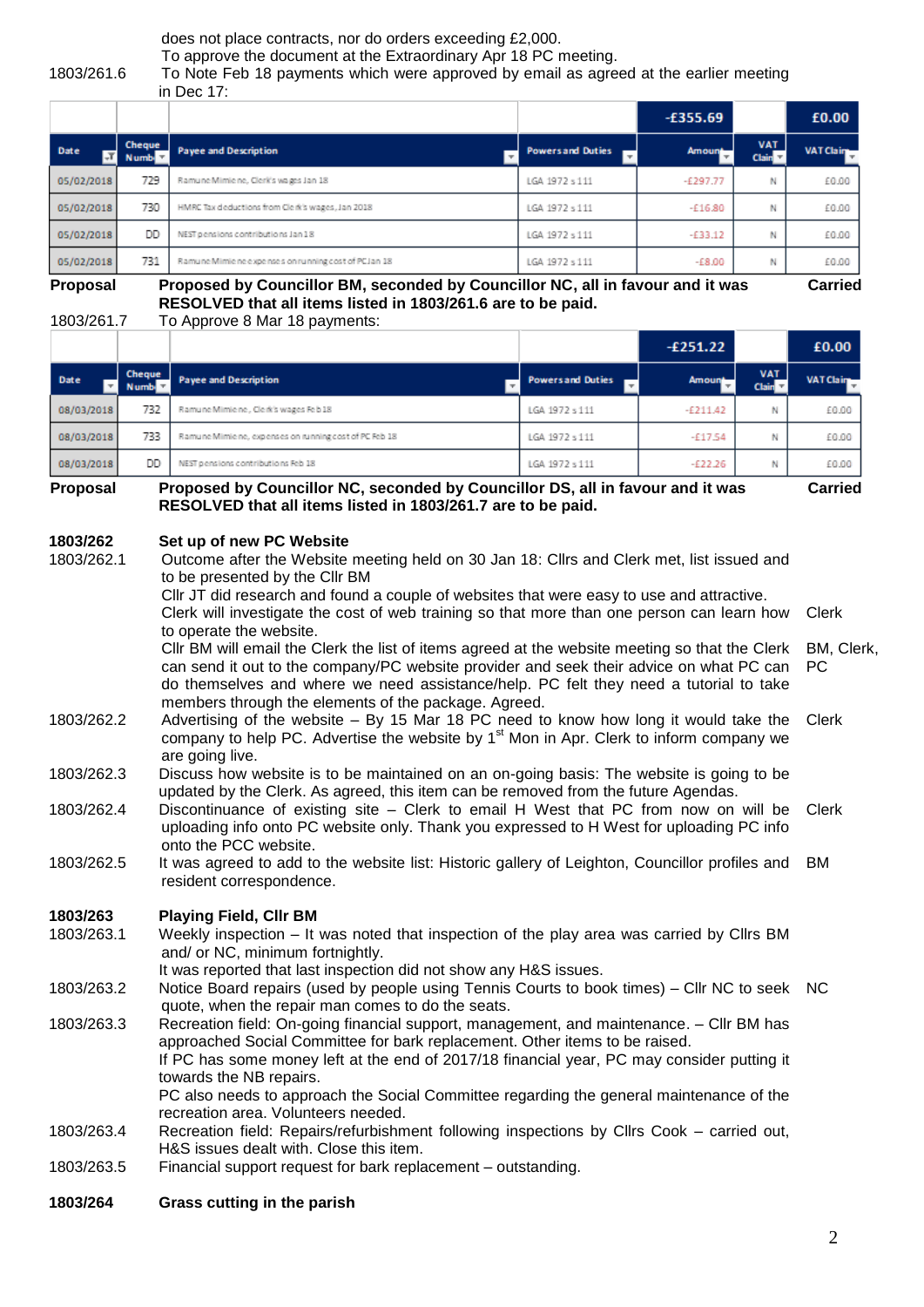| 1803/264.1<br>1806/264.2                           | Clerk confirmed with HDC that PC are happy to carry on with their service.<br>Richard Martin confirmed that he is willing to continue grass cutting in the Churchyard this Clerk<br>year on the same terms as last year.<br>Clerk to confirm the order again, accept £700 for grass cutting and repair/petrol expenses.                                                                                                                                                                                                                                                                                                                                                                                                                                                                                                                                                                                                                                                                                                                                                                                                                                          |                |
|----------------------------------------------------|------------------------------------------------------------------------------------------------------------------------------------------------------------------------------------------------------------------------------------------------------------------------------------------------------------------------------------------------------------------------------------------------------------------------------------------------------------------------------------------------------------------------------------------------------------------------------------------------------------------------------------------------------------------------------------------------------------------------------------------------------------------------------------------------------------------------------------------------------------------------------------------------------------------------------------------------------------------------------------------------------------------------------------------------------------------------------------------------------------------------------------------------------------------|----------------|
|                                                    | Note since meeting: Confirmed.                                                                                                                                                                                                                                                                                                                                                                                                                                                                                                                                                                                                                                                                                                                                                                                                                                                                                                                                                                                                                                                                                                                                   |                |
| 1803/265<br>1803/265.1                             | <b>Tree Report: Cllr NC</b><br>CIIr NC reported that several trees replaced (trees were donated) by CIIrs NC and GT, also                                                                                                                                                                                                                                                                                                                                                                                                                                                                                                                                                                                                                                                                                                                                                                                                                                                                                                                                                                                                                                        |                |
| 1803/265.2                                         | replaced stakes on Mill Rd.<br>Request for reduction of sycamore outside No 3 Staunch Hill - (Jo Challis<br>District Highway Manager replied that Karl Brockett will look at this issue after his annual<br>leave, email dated 2 Jan 18) Clerk chased Jo Challis. - ongoing<br>Cllr BM agree to inform the tenant of 3 Staunch Hill.<br>Note since meeting: Resident informed on 12 Mar 18.                                                                                                                                                                                                                                                                                                                                                                                                                                                                                                                                                                                                                                                                                                                                                                      | <b>Clerk</b>   |
| 1803/265.3                                         | Outcome re: Replacement of Silver Birch by 29 The Avenue - Tree outside No 71 The Clerk<br>Avenue died in spring. A request for a replacement (Silver Birch)<br>Karl Brockett, Highways officer, CCC responded to Jo Challis email and agreed to follow up<br>as requested, if there is no cyclic activity planned in this area he said he will arrange a site<br>meeting to see what work can be achieved.<br>Jo Challis, Highways Manager, CCC, reported on 8 Mar 18 that they will need to speak to<br>their Cyclic Maintenance Officer about the trees on the east side. If the owner of number 3<br>Staunch Hill has concerns about damage to the property by tree roots he can go to our<br>website and follow the guidance in our Tree Policy which is in our Highways Infrastructure<br>and Asset Management Plan via this link. The Tree Policy can be found in Appendix V Page<br>35.<br>https://ccc-live.storage.googleapis.com/upload/www.cambridgeshire.gov.uk/residents/travel-<br>roads-and-parking/HIAMP%202016%20v5.0%20Feb%202017.pdf?inline=true<br>CCC currently order new trees on an ad-hoc basis from different suppliers for each depot. |                |
|                                                    | They have decided to streamline this, so they are looking into the procurement of new trees<br>on a county wide basis.<br>When CCC have identified a supplier, they will contact PC to let us know when CCC will be<br>able to replace the silver birch.                                                                                                                                                                                                                                                                                                                                                                                                                                                                                                                                                                                                                                                                                                                                                                                                                                                                                                         |                |
|                                                    |                                                                                                                                                                                                                                                                                                                                                                                                                                                                                                                                                                                                                                                                                                                                                                                                                                                                                                                                                                                                                                                                                                                                                                  |                |
| 1803/266<br>1803/266.1<br>1803/266.2<br>1803/266.3 | Storage/Disposal of Parish Council Archives, purchase of storage containers, Cllr BM<br>Some selected documents were passed to the Clerk by Cllr BM.<br>Filing cabinet was delivered to the Clerk by Cllr NC.<br>Cllrs NC and BM will give more paperwork to the Clerk when archives are sorted.                                                                                                                                                                                                                                                                                                                                                                                                                                                                                                                                                                                                                                                                                                                                                                                                                                                                 |                |
| 1803/267                                           | Standard format for Standing Orders, Code of Conduct and all other Council<br>documents, CIIr BM - approved in Jul 2017.                                                                                                                                                                                                                                                                                                                                                                                                                                                                                                                                                                                                                                                                                                                                                                                                                                                                                                                                                                                                                                         |                |
| Proposal                                           | Code of conduct<br>Proposed by Cllr DS, seconded by Cllr NC, all in favour, and it was RESOLVED that<br>the Code of Conduct is to be approved.<br><b>Complaints Procedure</b>                                                                                                                                                                                                                                                                                                                                                                                                                                                                                                                                                                                                                                                                                                                                                                                                                                                                                                                                                                                    | <b>Carried</b> |
| Proposal                                           | Proposed by Cllr NC, seconded by Cllr DS, all in favour, and it was RESOLVED that<br>the Complaints Procedure is to be approved.                                                                                                                                                                                                                                                                                                                                                                                                                                                                                                                                                                                                                                                                                                                                                                                                                                                                                                                                                                                                                                 | <b>Carried</b> |
| Proposal                                           | <b>Health and Safety Policy Statement</b><br>Proposed by Cllr DS, seconded by Cllr NC, all in favour, and it was RESOLVED that Carried<br>the H&S Policy Statement is to be approved.                                                                                                                                                                                                                                                                                                                                                                                                                                                                                                                                                                                                                                                                                                                                                                                                                                                                                                                                                                            |                |
| <b>Proposal</b>                                    | <b>Model Publication scheme</b><br>Proposed by Cllr NC, seconded by Cllr DS, all in favour, and it was RESOLVED that Carried<br>the Model Publication scheme is to be approved.                                                                                                                                                                                                                                                                                                                                                                                                                                                                                                                                                                                                                                                                                                                                                                                                                                                                                                                                                                                  |                |
| 1803/268<br>1803/268.1                             | The Pensions Regulator - declaration completed, Council enrolled the Clerk into<br>NEST (National Employment Savings Trust) scheme. The first payment to NEST<br>confirmed on 12 Feb 18 (for January 18) when DD was finalised by NEST<br>Clerk completed the Pensions Regulator's enrolment declaration on 8 Feb 18.<br>Clerk agreed to make 5% contribution to match the PC's 5% contribution.<br>NEST DD now set up. As agreed at Dec 17 PC meeting the $1st$ payment to the chosen<br>Pensions Scheme (NEST) for Jan 18 submitted on 10 Feb 18. This item is now finalised.<br>Remove from future Agendas                                                                                                                                                                                                                                                                                                                                                                                                                                                                                                                                                    |                |

1803/269.1 Cllr BM did some research. When Cllrs GT and JT are present, discuss it then. Ongoing.